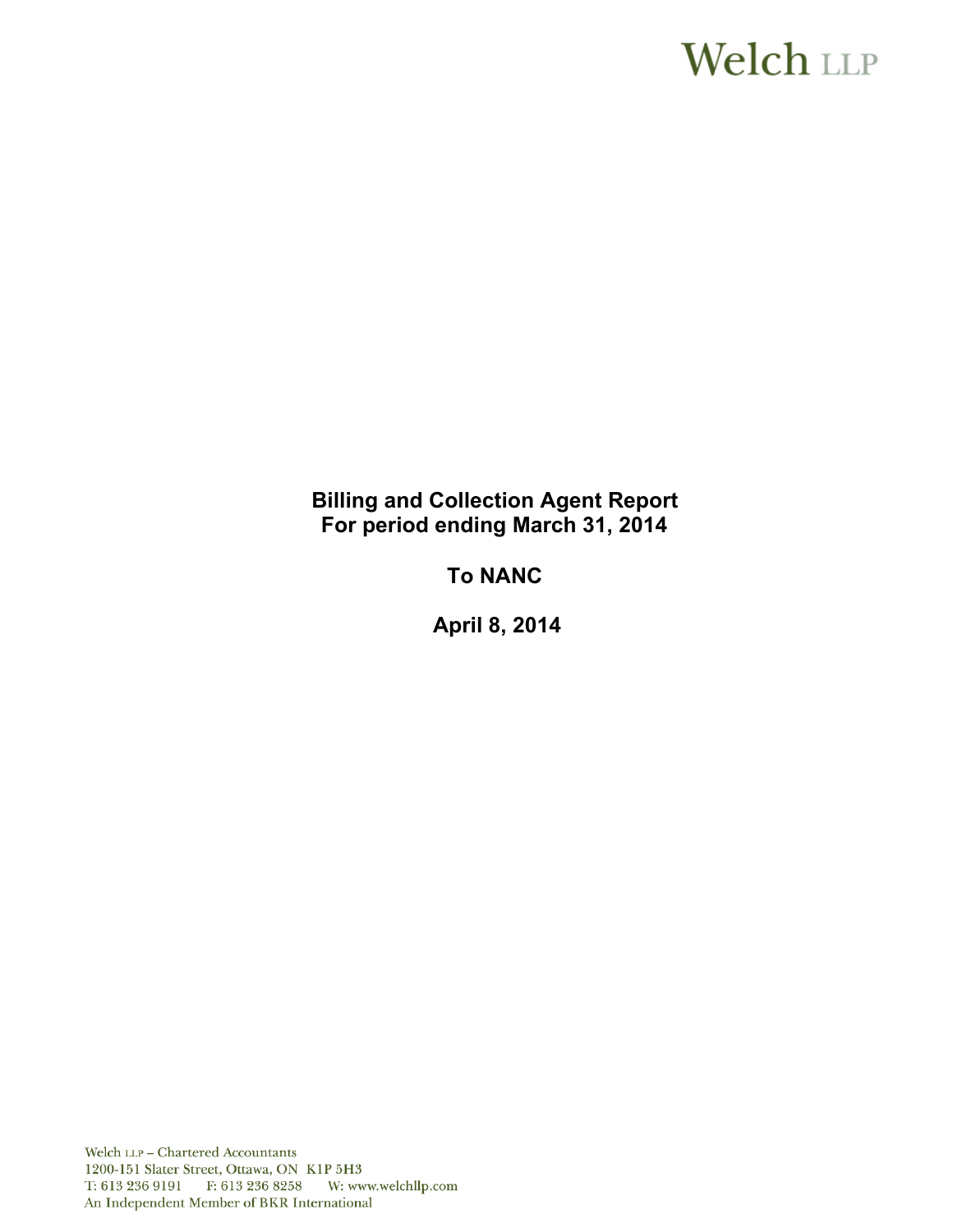## **NANPA FUND STATEMENT OF FINANCIAL POSITION MARCH 31, 2014**

| <b>Assets</b><br>Cash Balance in bank account                                                                                                                                            | \$                                       | 1,562,588 |
|------------------------------------------------------------------------------------------------------------------------------------------------------------------------------------------|------------------------------------------|-----------|
| Receivable from US Carriers<br>Receivable from Canada<br>Receivable from Caribbean countries<br>Receivables forwarded to Treasury for collection<br>Allowance for uncollectible accounts | 262,561<br>1.445<br>205,461<br>(246,000) | 223.467   |
| <b>Total assets</b>                                                                                                                                                                      |                                          | 1,786,055 |
| Less: Accrued liabilities (see below for makeup)                                                                                                                                         |                                          | (489,298) |
| <b>Fund balance</b>                                                                                                                                                                      |                                          | 1,296,757 |

#### **Makeup of Accrued Liabilities** (see following page for additional details)

| Welch LLP                    | 28.336  |
|------------------------------|---------|
| NEUSTAR Pooling 1K Block     | 283.980 |
| NEUSTAR NANP Administration  | 172.232 |
| Data Collection Agent - USAC | 4.750   |
|                              | 489.298 |

**\*\*\*\*\*\*\*\*\*\*\*\*\*\*\*\*\*\*\*\*\*\*\*\*\*\*\*\*\*\*\*\*\*\*\*\*\*\*\*\*\*\*\*\*\*\*\*\*\*\*\*\*\*\*\*\*\*\*\*\*\*\*\*\*\*\*\*\*\*\*\*\*\*\*\*\*\***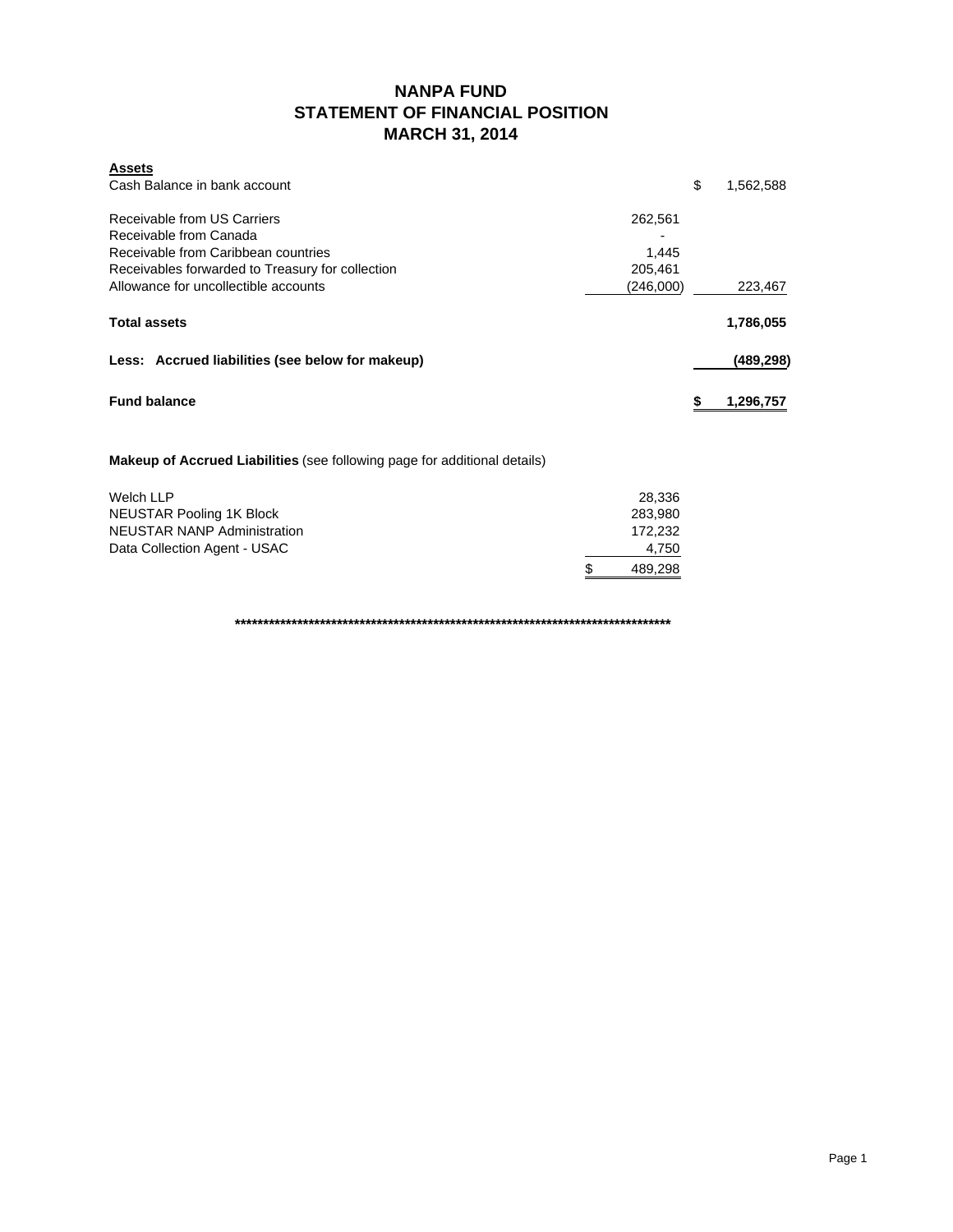#### **NANPA FUND FORECASTED STATEMENT OF CHANGES IN FUND BALANCE JULY 2013 TO JUNE 2014**

|                                                                 |      |                  |                 | <b>Actual</b> |                 |               |           |                 |                 | <b>Budgeted</b>             |           |           |                          | Variance between  |                   |                        |
|-----------------------------------------------------------------|------|------------------|-----------------|---------------|-----------------|---------------|-----------|-----------------|-----------------|-----------------------------|-----------|-----------|--------------------------|-------------------|-------------------|------------------------|
|                                                                 |      |                  |                 |               |                 |               |           |                 |                 |                             |           |           |                          |                   |                   | forecasted results and |
|                                                                 |      | $Jul-13$         | Aug-13          | Sep-13        | Oct-13          | <b>Nov-13</b> | Dec-13    | $Jan-14$        | Feb-14          | Mar-14                      | Apr-14    | May-14    | <b>Jun-14</b>            | <b>Total</b>      | <b>Budget</b>     | budget at June 30/13   |
| Revenue                                                         |      |                  |                 |               |                 |               |           |                 |                 |                             |           |           |                          |                   |                   |                        |
| <b>International Contributions</b>                              |      |                  |                 |               |                 |               |           |                 |                 |                             |           |           |                          |                   |                   |                        |
| Canada                                                          | (1)  | 17.748           | 8,874           | 8,874         | 8,873           | 8,873         | 8,873     | 8,873           | 8,873           | 8,873                       | 8,873     | 8,873     |                          | 106,480           | 106,480           |                        |
| Caribbean countries<br><b>Total International Contributions</b> | (1)  | 22,112<br>39,860 | $\sim$<br>8,874 | 8,874         | $\sim$<br>8,873 | 8,873         | 8,873     | $\sim$<br>8,873 | $\sim$<br>8,873 | 8,873                       | 8,873     | 8,873     | $\overline{\phantom{a}}$ | 22,112<br>128,592 | 22,112<br>128,592 |                        |
|                                                                 |      |                  |                 |               |                 |               |           |                 |                 |                             |           |           |                          |                   |                   |                        |
| Domestic Contributions - US carriers                            | (1)  | 3,398,305        | 256,552         | 459,330       | 230,562         | 227,320       | 227,338   | 230,278         | 232,422         | 231,264                     | 230,760   | 230,760   |                          | 5,954,891         | 5,860,288         | 94,603                 |
| Late filing fees for Form 499A                                  | (2)  | 3,100            | 3,000           | 2,400)        | 1,200)          | $4,800$ )     | 1,000     | 1,100           | 300             | 100                         |           |           | 85,000                   | 74,800            | 85,000 (          | 10,200                 |
| Interest income                                                 | (3)  | 877              | 868             | 610           | 290             | 284           | 430       | 228             | 352             | 882                         | 667       | 667       | 667                      | 6.822             | 8.000             | 1,178                  |
| <b>Total revenue</b>                                            |      | 3,435,942        | 269,294         | 466,414       | 238,525         | 231,677       | 235,641   | 238,279         | 241.947         | 241,119                     | 240,300   | 240,300   | 85,667                   | 6,165,105         | 6,081,880         | 83,225                 |
| <b>Expenses</b>                                                 |      |                  |                 |               |                 |               |           |                 |                 |                             |           |           |                          |                   |                   |                        |
| <b>NANPA Administration</b>                                     | (4)  | 172,232          | 172,232         | 173,465       | 173,256         | 174,797       | 288,310   | 172,232         | 173,084         | 172,232                     | 174,549   | 174,549   | 174,549                  | 2,195,487         | 2,210,010 (       | 14,523                 |
| 1K Block Pooling                                                | (4)  | 202,036          | 212,781         | 219,005       | 211,941         | 210,350       | 210,618   | 212,332         | 211,630         | 208,980                     | 214,091   | 214,091   | 214,091                  | 2,541,946         | 2,260,620         | 281,326                |
| Automated systems development (CLIN1)                           | (7)  | 75,000           | 75,000          | 75,000        | 75,000          | 75,000        | 75,000    | 75,000          | 75,000          | 75,000                      | 75,000    | 75,000    | 75,000                   | 900,000           |                   | 900,000                |
| <b>Billing and Collection</b>                                   |      |                  |                 |               |                 |               |           |                 |                 |                             |           |           |                          |                   |                   |                        |
| Welch LLP                                                       | (4)  | 28,336           | 28,336          | 28,336        | 28,336          | 28,336        | 28,336    | 28,336          | 28,336          | 28,336                      | 28,336    | 28,336    | 28,336                   | 340,032           | 340,032           |                        |
| Data Collection Agent                                           | (5)  | 4,568            | 4,752           | 4,976         | 4,851           | 4,898         | 4,828     | 4,808           | 4,432           | 4,238                       | 4,750     | 4,750     | 4,750                    | 56,601            | 57,000 (          | 399)                   |
| <b>Annual Operations Audit</b>                                  | (6)  | $\sim$           | $\sim$          | 43,000        | $\sim$          | $\sim$        | $\sim$    | $\sim$          | $\sim$          | <b><i><u>Part 1</u></i></b> | $\sim$    |           |                          | 43,000            | 42,000            | 1,000                  |
| <b>Bank Charges</b>                                             | (8)  | 2.836            | 7,624           | 3,678         | 3,023           | 4.245         | 3.339     | 2,320           | 3,650           | 1,567                       | 3.000     | 3.000     | 3,000                    | 41,282            | 36,000            | 5,282                  |
| <b>Carrier Audits</b>                                           | (9)  | $\sim$           | $\sim$          | $\sim$        | $\sim$          |               | $\sim$    |                 |                 |                             | $\sim$    | $\sim$    |                          |                   | 300,000           | 300,000                |
| Bad debt expense                                                | (10) | 29.146           | 9,000           | 31,183        | 12,400          | 7,905)        | 5,360     | 1,517           | 6,549)          | 2,000                       | 3,333     | 3.333     | 3,333                    | 72,397            | 40,000            | 32,397                 |
| <b>Total expenses</b>                                           |      | 514,154          | 509,725         | 578,643       | 508,807         | 489,721       | 605,071   | 493,511         | 489,583         | 492,353                     | 503,059   | 503,059   | 503,059                  | 6,190,745         | 5,285,662         | 905,083                |
| Net revenue (expenses)                                          |      | 2,921,788        | 240,431)        | 112,229)      | 270,282)        | 258,044) (    | 369,430)  | 255,232) (      | 247,636)        | 251,234) (                  | 262,759)  | 262,759)  | 417,392) (               | 25,640)           | 796,218 (         | 821,858)               |
| Opening fund balance                                            |      | 379,487          | 3,301,275       | 3,060,844     | 2,948,615       | 2,678,333     | 2,420,289 | 2,050,859       | 1,795,627       | 1,547,991                   | 1,296,757 | 1,033,998 | 771,239                  | 379,487           | 453,782           | 74,295                 |
| <b>Closing fund balance</b>                                     |      | 3,301,275        | 3,060,844       | 2,948,615     | 2,678,333       | 2,420,289     | 2,050,859 | 1,795,627       | 1,547,991       | 1,296,757                   | 1,033,998 | 771,239   | 353,847                  | 353,847           | 1,250,000         | 896,153                |
| Fund balance makeup:                                            |      |                  |                 |               |                 |               |           |                 |                 |                             |           |           |                          |                   |                   |                        |
| Contingency                                                     |      | 1,250,000        | 1,250,000       | 1,250,000     | 1,250,000       | 1,250,000     | 1,250,000 | 1,250,000       | 1,250,000       | 1,250,000                   | 1,250,000 | 1,250,000 | 1,250,000                | 1,250,000         | 1,250,000         |                        |
| Surplus                                                         |      | 2,051,275        | 1,810,844       | 1,698,615     | 1,428,333       | 1,170,289     | 800,859   | 545,627         | 297,991         | 46,757                      | 216,002)  | 478,761)  | 896,153)                 | 896,153)          |                   |                        |
|                                                                 |      | 3,301,275        | 3,060,844       | 2,948,615     | 2,678,333       | 2,420,289     | 2,050,859 | 1,795,627       | 1,547,991       | 1,296,757                   | 1.033.998 | 771,239   | 353,847                  | 353,847           | 1,250,000         |                        |

**(1)** The US carrier contributions for the period from July 2013 to June 2014 and the International contributions are based upon actual billings.

(2) These fees represent the \$100 late filing fee charged to those companies that do not file the Form 499A by the due date.

**(3)** Interest income projections are estimates

**(4)** The cost for 1K Block Pooling is based on the contract awarded July 12, 2013

The cost of NANPA Administration is based on the contract. The cost of B&C Agent is based on the interim contract with Welch LLP in force until July 31, 2014

**(5)** The expense for the Data Collection Agent is based on estimate of costs by USAC for the 2013 calendar year.

**(6)** The cost for the annual operations audit performed by Ernst & Young LLP is \$43,000.

**(7)** The cost of the Automated systems development (CLIN1) will be paid out over 18 months as per the modification to the 1K Pooling contract.

**(8)** Bank fees are an expense to the Fund.

(9) The budget allowed \$300,000 for carrier audits. The FCC has indicated that it will likely not be performing any audits prior to June 30, 2014. If any audits are performed the funds to do so will come from this line ite

**(10)** The allowance covers all accounts considered potentially uncollectible at March 31, 2014.

#### **Assumptions: Reconciliation of forecast at June 30, 2014 to budget**

| Budgeted fund balance at June 30/14 - contingency                                                  | 1,250,000     |
|----------------------------------------------------------------------------------------------------|---------------|
| Decrease in fund balance between budget period (February 2012) and June 2012                       | (74, 295)     |
| Additional billings over estimate from budget                                                      | 94,603        |
| Late filing fees (reversal) for Form 499A                                                          | (10, 200)     |
| Underestimate of interest earned to date compared to budget                                        | (1, 178)      |
| NANP Admin - difference between budget and actual contract awarded due to variable travel<br>costs | 14.523        |
| NANP Admin - change orders issued                                                                  |               |
| Additional billings from B & C Agent due to renewal of contract                                    |               |
| Data Collection fees - Adjustment to actual from budget                                            | 399           |
| Bad debts - Adjustment to actual from budget                                                       | (32, 397)     |
| Pooling and p-ANI - adjustment to actual from budget                                               | (1, 181, 326) |
| Pooling change orders                                                                              |               |
| Carrier audits that will not be performed                                                          | 300,000       |
| Operations Audit - Adjustment to actual from budget                                                | (1,000)       |
| Bank fees - Adjustment to actual from budget                                                       | (5, 282)      |
| Forecasted fund balance at June 30/14                                                              | 353,847       |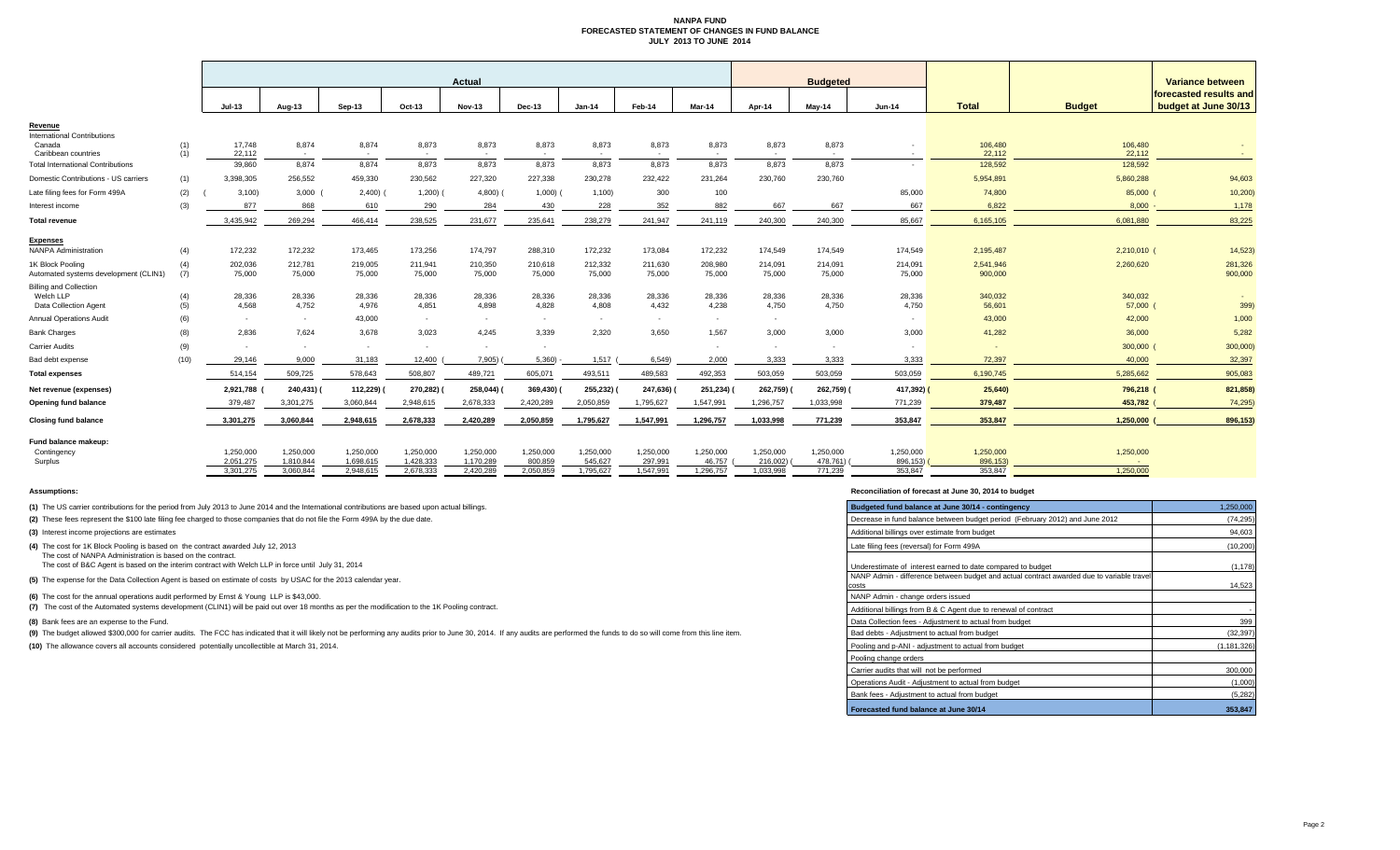#### **NANPA FUND FORECASTED STATEMENT OF CHANGES IN FUND BALANCEJULY 2014 TO JUNE 2015**

|                                                                                                                                             |            | <b>Projection</b>                   |                                            |                                     |                                     |                                     |                                     |                                     |                                      |                                   |                                   |                                   |                                  |  |
|---------------------------------------------------------------------------------------------------------------------------------------------|------------|-------------------------------------|--------------------------------------------|-------------------------------------|-------------------------------------|-------------------------------------|-------------------------------------|-------------------------------------|--------------------------------------|-----------------------------------|-----------------------------------|-----------------------------------|----------------------------------|--|
|                                                                                                                                             |            | <b>Jul-14</b>                       | Aug-14                                     | Sep-14                              | Oct-14                              | <b>Nov-14</b>                       | Dec-14                              | $Jan-15$                            | Feb-15                               | <b>Mar-15</b>                     | Apr-15                            | $May-15$                          | $Jun-15$                         |  |
| <b>Projected Revenue</b><br><b>International Contributions</b><br>Canada<br>Caribbean countries<br><b>Total International Contributions</b> | (1)<br>(1) | 17,162<br>21,432<br>38,594          | 8,581<br>$\overline{\phantom{a}}$<br>8,581 | 8,581<br>$\sim$<br>8,581            | 8,581<br>8,581                      | 8,581<br>8,581                      | 8,580<br>8,580                      | 8,580<br>8,580                      | 8,580<br>$\sim$<br>8,580             | 8,580<br>8,580                    | 8,580<br>8,580                    | 8,580<br>8,580                    | $\sim$                           |  |
| Domestic Contributions - US carriers                                                                                                        | (1)        | 4,221,854                           | 250,000                                    | 250,000                             | 250,000                             | 250,000                             | 250,000                             | 250,000                             | 250,000                              | 250,000                           | 250,000                           | 250,000                           |                                  |  |
| Late filing fees for Form 499A                                                                                                              | (2)        |                                     |                                            |                                     |                                     |                                     |                                     |                                     |                                      |                                   |                                   |                                   | 90,000                           |  |
| Interest income                                                                                                                             | (3)        | 584                                 | 584                                        | 584                                 | 584                                 | 583                                 | 583                                 | 583                                 | 583                                  | 583                               | 583                               | 583                               | 583                              |  |
| Total projected revenue                                                                                                                     |            | 4,261,032                           | 259,165                                    | 259,165                             | 259,165                             | 259,164                             | 259,163                             | 259,163                             | 259,163                              | 259,163                           | 259,163                           | 259,163                           | 90,583                           |  |
| <b>Projected Expenses</b><br><b>NANPA Administration</b>                                                                                    | (4)        | 177,879                             | 177,879                                    | 177,879                             | 177,879                             | 177,879                             | 177,879                             | 177,879                             | 177,879                              | 177,879                           | 177,879                           | 177,879                           | 177,879                          |  |
| 1K Block Pooling and pANI Administration<br>Automated Systems Development (CLIN1)                                                           | (5)<br>(6) | 238,505<br>75,000                   | 238,505<br>75,000                          | 238,505<br>75,000                   | 238,505<br>75,000                   | 238,505<br>75,000                   | 238,505<br>62,281                   | 238,505                             | 238,506                              | 238,506                           | 238,506                           | 238,506                           | 238,506                          |  |
| <b>Billing and Collection</b><br>Welch LLP<br>Data Collection Agent                                                                         | (7)<br>(8) | 28,336<br>4,833                     | 28,336<br>4,833                            | 28,336<br>4,833                     | 28,336<br>4,833                     | 28,336<br>4,833                     | 28,336<br>4,833                     | 28,336<br>4,833                     | 28,336<br>4,833                      | 28,336<br>4,834                   | 28,336<br>4,834                   | 28,336<br>4,834                   | 28,336<br>4,834                  |  |
| <b>Annual Operations Audit</b>                                                                                                              | (9)        | $\overline{\phantom{a}}$            | $\sim$                                     | 44,000                              |                                     | ä,                                  | $\overline{\phantom{a}}$            | $\blacksquare$                      | $\sim$                               |                                   | $\sim$                            | $\sim$                            |                                  |  |
| <b>Bank Charges</b>                                                                                                                         | (10)       | 3,917                               | 3,917                                      | 3.917                               | 3,917                               | 3,917                               | 3.917                               | 3,917                               | 3,917                                | 3,916                             | 3.916                             | 3,916                             | 3,916                            |  |
| <b>Carrier Audits</b>                                                                                                                       | (11)       |                                     | $\blacksquare$                             |                                     |                                     | ä,                                  | $\blacksquare$                      | ä,                                  | 300,000                              |                                   |                                   | $\blacksquare$                    |                                  |  |
| Bad debt expense (recovery)                                                                                                                 | (12)       | 3,334                               | 3,334                                      | 3,334                               | 3,334                               | 3,333                               | 3,333                               | 3,333                               | 3,333                                | 3,333                             | 3,333                             | 3,333                             | 3,333                            |  |
| <b>Total projected expenses</b>                                                                                                             |            | 531,804                             | 531,804                                    | 575,804                             | 531,804                             | 531,803                             | 519,084                             | 456,803                             | 756,804                              | 456,804                           | 456,804                           | 456,804                           | 456,804                          |  |
| <b>Projected Net revenue (expenses)</b>                                                                                                     |            | 3,729,228                           | 272,639)                                   | 316,639)                            | 272,639) (                          | 272,639) (                          | 259,921) (                          | 197,640) (                          | 497,641) (                           | 197,641) (                        | 197,641) (                        | 197,641) (                        | 366,221)                         |  |
| <b>Projected Opening fund balance</b>                                                                                                       |            | 353,847                             | 4,083,075                                  | 3,810,436                           | 3,493,797                           | 3,221,158                           | 2,948,519                           | 2,688,598                           | 2,490,958                            | 1,993,317                         | 1,795,676                         | 1,598,035                         | 1,400,394                        |  |
| <b>Projected Closing fund balance</b>                                                                                                       |            | 4,083,075                           | 3,810,436                                  | 3,493,797                           | 3,221,158                           | 2,948,519                           | 2,688,598                           | 2,490,958                           | 1,993,317                            | 1,795,676                         | 1,598,035                         | 1,400,394                         | 1,034,173                        |  |
| Projected Fund balance makeup:<br>Contingency<br>Surplus                                                                                    |            | 1,000,000<br>3,083,075<br>4,083,075 | 1,000,000<br>2,810,436<br>3,810,436        | 1,000,000<br>2,493,797<br>3,493,797 | 1,000,000<br>2,221,158<br>3,221,158 | 1,000,000<br>1,948,519<br>2,948,519 | 1,000,000<br>1,688,598<br>2,688,598 | 1,000,000<br>1,490,958<br>2,490,958 | 1,000,000<br>993,317.00<br>1,993,317 | 1,000,000<br>795,676<br>1,795,676 | 1,000,000<br>598,035<br>1,598,035 | 1,000,000<br>400,394<br>1,400,394 | 1,000,000<br>34,173<br>1,034,173 |  |

#### **Assumptions:**

**(1)** The contribution for July 2014 - June 2015 is based on estimated billings

**(2)** These estimated fees represent the \$100 late filing fee charged to those companies that do not file the Form 499A by the due date.

**(3)** Interest income projections are estimates

**(4)** The cost of NANP administration is based on the contract awarded in 2012. The contract expires in July 2017.

**(5)** The cost for 1K Block Pooling Administration is based on a four-year contract expiring July 14, 2017 with a six month transition period from July 15, 2017 to January 14, 2018.

**(6)** The cost for Pooling Administration Automated Systems Development is \$1,337,281. The cost was spread out over the period from July 2013 to December 2014.

**(7)** The cost of B&C Agent is based on the interim contract with Welch LLP in force until July 2014.

**(8)** The expense for the Data Collection Agent is based on estimate of costs by USAC.

**(9)** The cost of the annual operations audit is based on the cost of the prior year's history of billing from Ernst & Young LLP.

**(10)** Bank fees are an expense to the Fund and are estimated based on prior years' history.

**(11)** The budget allowed \$300,000 for carrier audits.

**(12)** The allowance covers all accounts considered potentially uncollectible.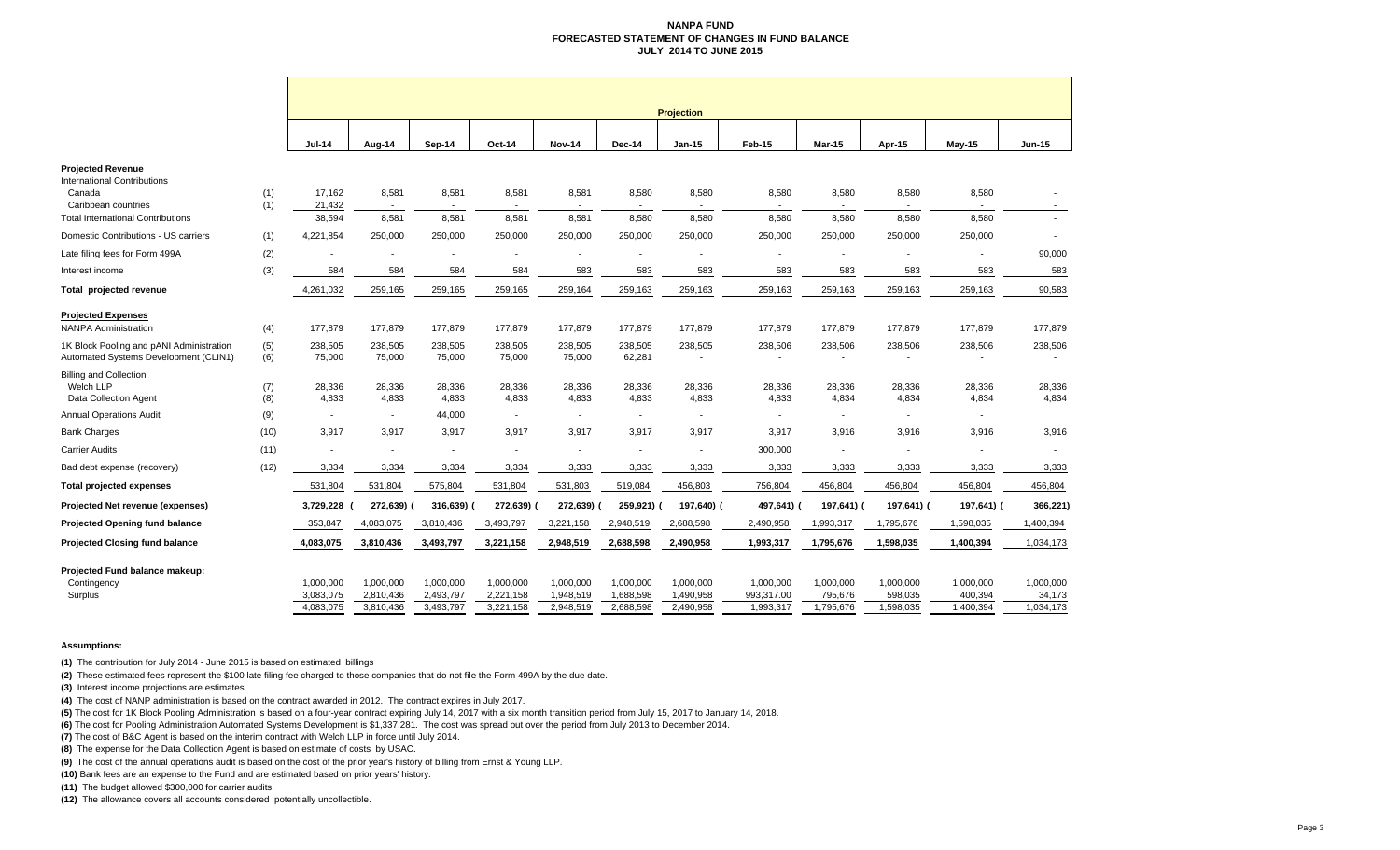#### **CURRENT AND FORECASTED LIABILITIES**

|                                                                                 |              |               | Current       |         |               |         |          |         |         |
|---------------------------------------------------------------------------------|--------------|---------------|---------------|---------|---------------|---------|----------|---------|---------|
|                                                                                 |              |               | <b>Mar-14</b> | Apr-14  | <b>May-14</b> | Jun-14  | $Jul-14$ | Aug-14  | Sep-14  |
| <b>NEUSTAR - NANPA Administration contract</b>                                  |              |               | 172,232       | 174,549 | 174,549       | 174,549 | 177,879  | 177,879 | 177,879 |
| - Payment authorized by the FCC in March<br>February 2014                       | 173,084      |               |               |         |               |         |          |         |         |
| - Authorization by the FCC has not been received for payment                    |              |               |               |         |               |         |          |         |         |
| March 2014                                                                      |              | \$<br>172,232 |               |         |               |         |          |         |         |
| <b>NEUSTAR - Block Pooling and CLIN</b>                                         |              |               | 283,980       | 289,091 | 289,091       | 289,091 | 313,505  | 313,505 | 313,505 |
| - Payment authorized by the FCC in March                                        |              |               |               |         |               |         |          |         |         |
| February 2014                                                                   | 286,630      |               |               |         |               |         |          |         |         |
| - Authorization by the FCC has not been received for payment<br>March 2014      |              | \$<br>283,980 |               |         |               |         |          |         |         |
| Welch LLP - Billing & Collection Agent                                          |              |               | 28,336        | 28,336  | 28,336        | 28,336  | 28,336   | 28,336  | 28,336  |
| - Payment authorized by the FCC in March                                        |              |               |               |         |               |         |          |         |         |
| February 2014                                                                   | \$<br>28,336 |               |               |         |               |         |          |         |         |
| - Authorization by the FCC has not been received for payment<br>March 2014      |              | \$<br>28,336  |               |         |               |         |          |         |         |
| <b>USAC - Data Collection Agent</b><br>- Payment authorized by the FCC in March |              |               | 4,750         | 4,750   | 4,750         | 4,750   | 4,833    | 4,833   | 4,833   |
| February 2014                                                                   | \$<br>5,155  |               |               |         |               |         |          |         |         |
| - Authorization by the FCC has not been received for payment<br>March 2014      |              | \$<br>4,750   |               |         |               |         |          |         |         |
| <b>Carrier audits</b>                                                           |              |               |               |         |               |         |          |         |         |
| Ernst & Young LLP- Annual operations audit                                      |              |               |               |         |               |         |          |         | 44,000  |
| <b>Bank Fees</b>                                                                |              |               |               | 3,000   | 3,000         | 3,000   | 3,917    | 3,917   | 3,917   |
| Total                                                                           |              |               | 489,298       | 499,726 | 499,726       | 499,726 | 528,470  | 528,470 | 572,470 |